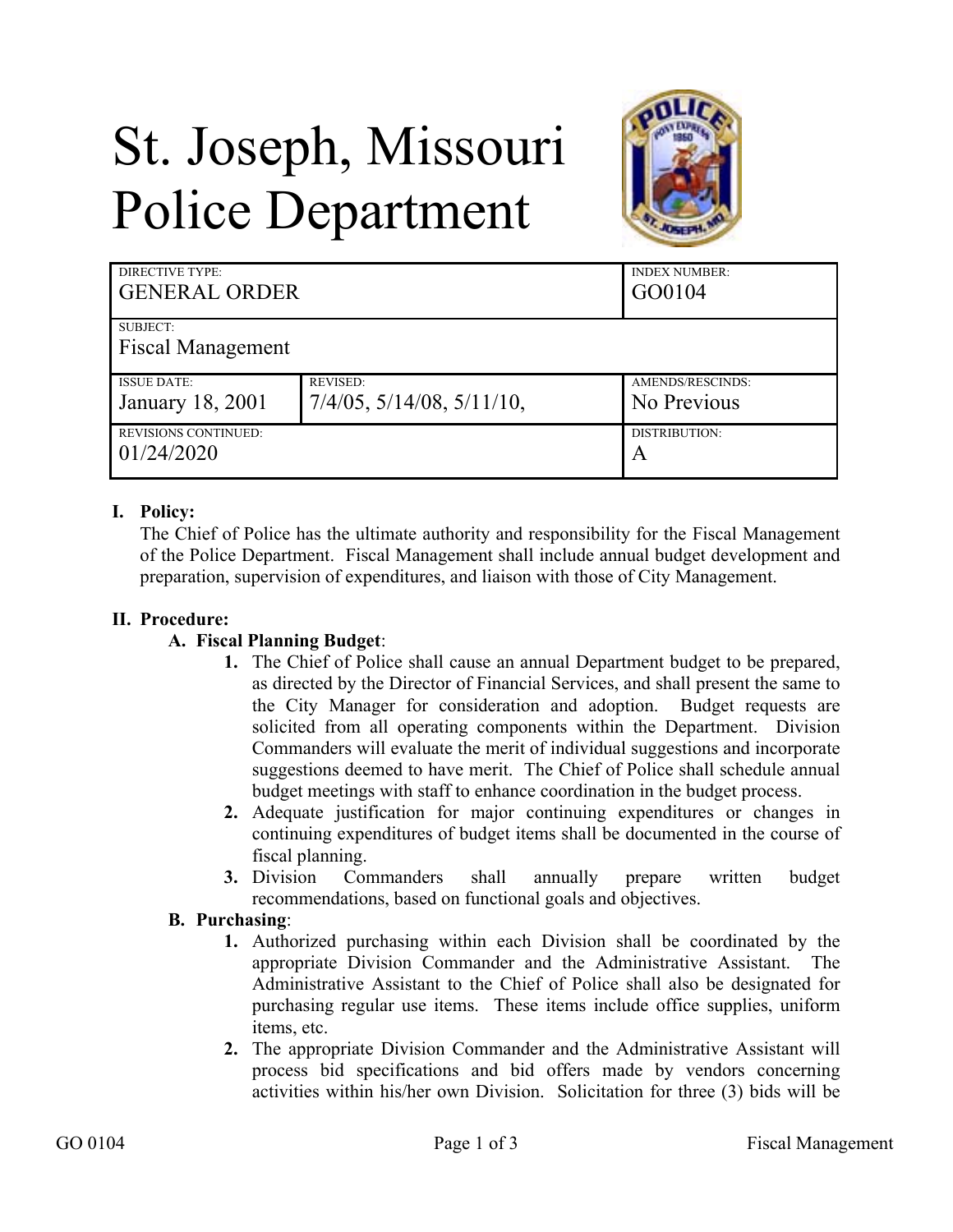made for all items determined to have a value of one thousand (\$1,000) dollars or more.

- **3.** Vendors will be constantly monitored for price and quality competitiveness and will normally be selected based upon submission of the lowest bid for any given item. The Chief of Police shall reserve the right to reject low bids as deemed necessary in order to best serve the needs of the Department. Factors contributing to the elimination of a low bidder may include, but not be limited to, the following:
	- **a.** Variance from bid specifications and quality of product;
	- **b.** A history of difficulty with the vendor; and
	- **c.** Warranty/maintenance and service and an availability of parts and labor.
- **4.** In the event of an emergency need for equipment or supplies each Division Commander is authorized to obligate Department funds for the purchase or rental of necessary items (i.e. barrier tape, camera film, or batteries needed at a homicide scene, etc.). Purchases exceeding **\$75.00** may not be reimbursed from any petty cash account without the approval of the Director of Financial Services.
- **5.** In the event that prior planning efforts are unable to anticipate expenditures that exceed line item accounts within the budget, the Director of Financial Services/City Manager may authorize expenditures exceeding the individual line item budget, providing the total budget authorized is not exceeded.

## **C. Accounting**:

- **1. Audits**: The City Accounting Office may order internal audits of cash funds to be conducted as needed and may designate authority to conduct such audits. On an annual basis, the City Budget/ Director of Financial Services will cause an independent audit of the Department's fiscal activities to be conducted.
- **2. Accounting System**: The Department has in place and will maintain an accounting system to record and document the flow of expenditures and incomes which affect the Department budget.
- **3. Accounting System Status Reports**: The Department's accounting system includes status report(s) for the Department's General Fund. The status report for the Department's Budget shall be prepared monthly by the Administrative Assistant to the Chief of Police. The record shall be distributed to the Chief of Police/Division Commanders and shall include:
	- **a.** Initial appropriation for each account;
	- **b.** Balances at the commencement of the monthly period;
	- **c.** Expenditures and encumbrances made during the period and for prior periods not paid during the period; and
	- **d.** Unencumbered balance.
- **4.** Status reports for the various cash funds shall be prepared as directed by the City Accounting Office. All status reports will include the following information:
	- **a.** Balance sheet or ledger identifying initial balance, credits, debits, and the balance on hand;
	- **b.** Receipts or documentation for cash received;